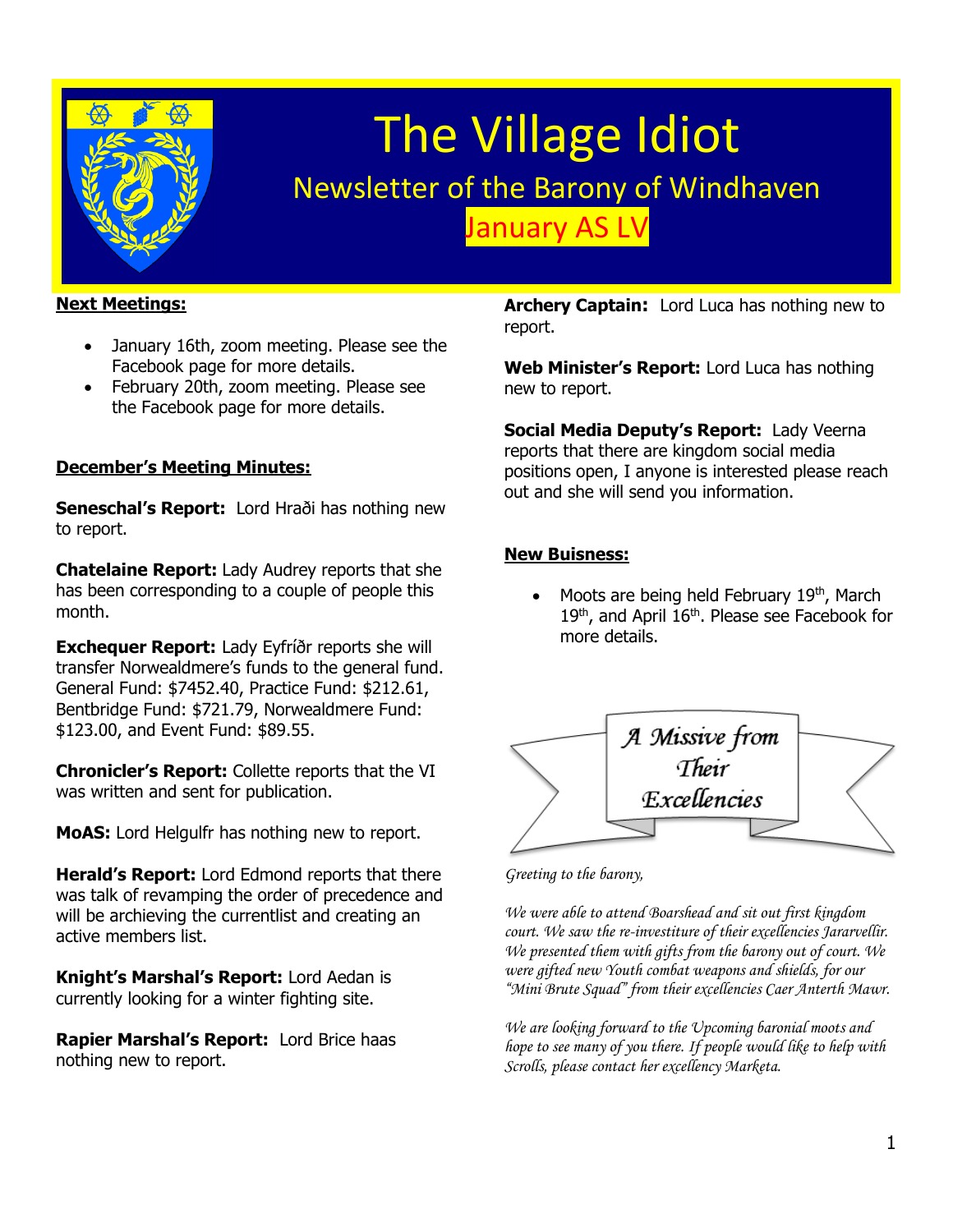*We continue to be amazed by the kindness and generosity of our populace.*

*M&H*

## **Old Business:**

- Missile Mayhem is scheduled for October 1st.
- $\bullet$  Moots are being held January 22<sup>nd</sup>, February 19<sup>th</sup>, March 19<sup>th</sup>, and April 16<sup>th</sup>. Please see Facebook for more details.
- T-shirts: Lady Eyfríðr said the T-shirts are are in! Please see her to get yours. Prices are \$15/tshirt and \$17/long sleeve shirt.



*Greetings from the Canton of Bentbridge!* 

*Next meeting Monday January 17th, please look at the Facebook page for more information about the online meeting.*

# **Guild Reminders**:

**Rapier Practice-** Closed until a winter site Is found.

**Fighter Practice-** Closed until a winter site is found.

**Archery Practice-** Closed until a winter site is found.

# SCA/Northshield/Windhaven Facebook Links

## **SCA**

Northshield https://www.facebook.com/groups/kingdomofn orthshield

Windhaven <https://www.facebook.com/groups/Windhaven>

Army of Northshield https://www.facebook.com/groups/656097414 404272/

Northshield Barter and Trade SCA https://www.facebook.com/groups/469057956 444539/

If you have more links (Facebook or otherwise) that you would like to see added to this list, please email chronicler@baronyofwindhaven.org

# **Barony of Windhaven Officers List**:

Baron Barô Hamish of Nisbet (James Nesbitt) [baron@baronyofwindhaven.org](mailto:baron@baronyofwindhaven.org)

Baroness Baronôssa Markéta Barfussin (Melissa Heenan) [baroness@baronyofwindhaven.org](mailto:baroness@baronyofwindhaven.org)

**Seneschal** Lord Hraði Bjarnylr (Reid Wooldridge) seneschal@baronyofwindhaven.org

**Exchequer** Lady Eyfríðr Matheusdóttír (Erica Young) [exchequer@baronyofwindhaven.org](mailto:exchequer@baronyofwindhaven.org) Herald Lord Edmund Campbell (Ed Luebke) [herald@baronyofwindhaven.org](mailto:herald@baronyofwindhaven.org)

**Chronicler** Collette of Windhaven (Michelle Hendricks) [chronicler@baronyofwindhaven.org](mailto:chronicler@baronyofwindhaven.org)

Minister of Arts & Sciences Lord Helgulfr Arngeirsson (Bethany Hopkins) [moas@baronyofwindhaven.org](mailto:moas@baronyofwindhaven.org)

## **Chatelaine**